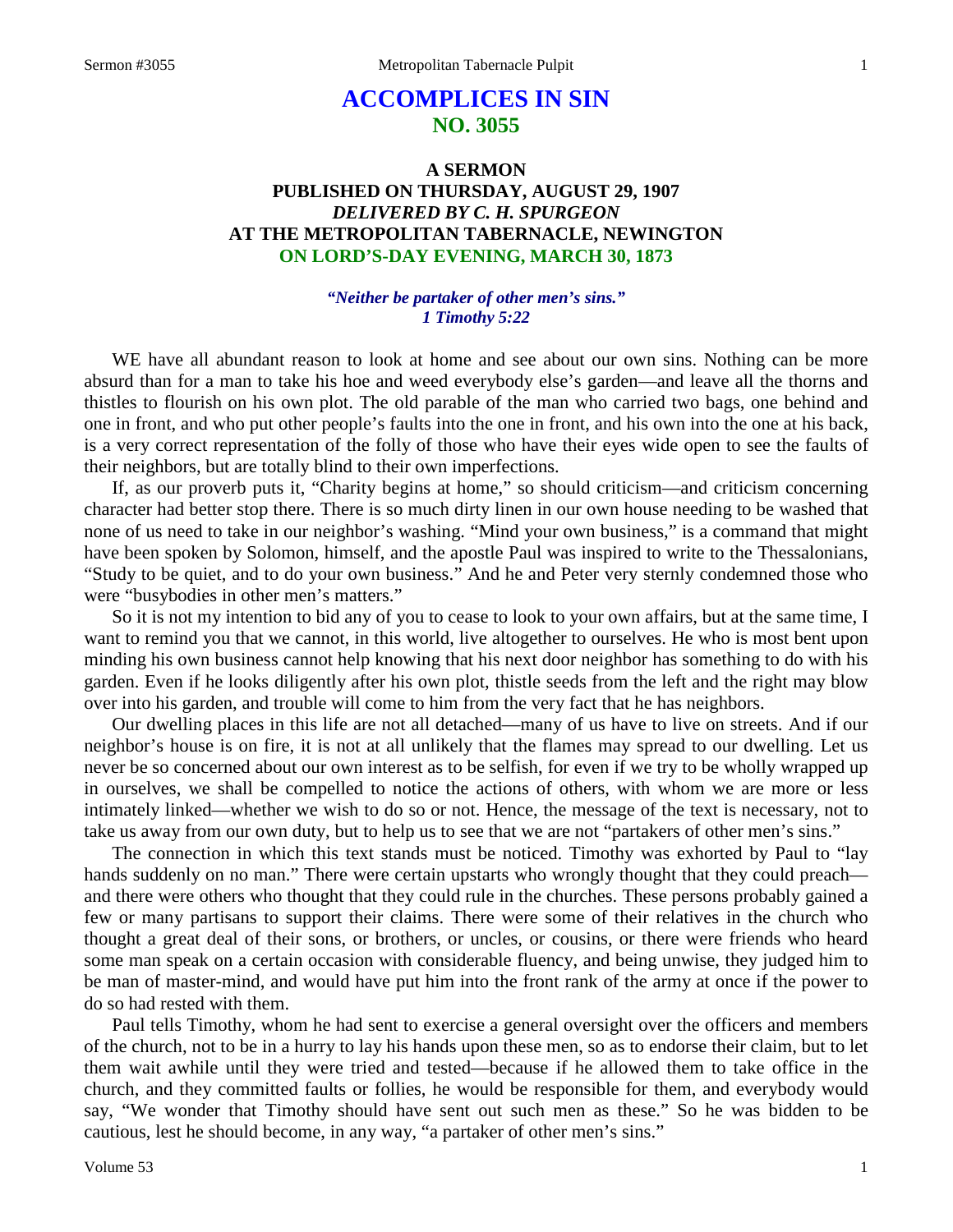None of us are exactly in Timothy's position so we are not likely to fall into the fault against which Paul warned him—at least, not in precisely the same form. Yet the text has a message to us and we may say to one another, "Be not partakers of other men's sins."

**I.** I shall first try to show you HOW WE CAN BE PARTAKERS OF OTHER MEN'S SINS.

And in doing that, I am afraid that the various ways in which we can do this will seem to be very many. And that, if I am not very careful, you will think that my sermon is like Ezekiel's valley of vision, in which the bones were "very many" and "very dry." I will not be more prolix than I can help, but at the same time, I must deal with the subject somewhat in detail.

As to how we can become accomplices in other people's sins—*the preacher must first say to himself that he will be such a man if he is not true to his trust.* If he shall teach false doctrine, or if, teaching the true doctrines, he shall teach them erroneously—if he shall keep back unpalatable truths—if he shall allow sin to pass without reproof—if he shall see a great deficiency of spiritual life and service, and not point it out—if, in brief, he shall be an unfaithful servant of Christ, and his hearers shall thereby be kept in a low state of divine grace, inconsistent with their profession—and the unconverted shall be hindered from coming to Christ, he will become a partaker in other men's sins.

Indeed, I know of no man who is more likely to fall into the fault indicated in the text than a minister of the Gospel is. Oh, what grace we need, and what help from on high lest, if we fail in faithfulness to God and our hearers, the doom of souls should be laid at our door, and we should be partakers of other men's sins! Brethren, pray for us that this may not be our unhappy lot.

> *"'Tis not a cause of small import The pastor's care demands; But what might fill an angel's heart And fill'd a Savior's hands.*

*"They watch for souls for which the Lord Did heavenly bliss forego; For souls which must for ever live In raptures or in woe.*

*"May they* **that** *Jesus, whom they preach, Their own Redeemer see; And watch THOU daily o'er their souls, That they may watch for THEE."*

That piece is especially intended for myself and my brother ministers. The rest of my discourse will be for you as well as myself. So next, I must remind you that we can all of us be partakers of other men's sins *by willfully joining with them in any act of sin and doing as they do—*like those sinners mentioned by Solomon in the Book of Proverbs, who said, "Cast in thy lot among us; let us all have one purse."

We must have nothing to do with such men. God forbid that we should! If we sin alone, it is bad enough, but if we sin in company, we have not only to answer for our own sins, but also for the sins of others, at least in part. If hand joins with hand in sin, there is a multiplication of its guilt, for each man who has helped to lead a fellow creature into iniquity will have his own transgression increased by the transgression of that other sinner. By their combination, the two will become capable of even greater guilt than they would have committed individually. God save us all from being accomplices in the sins of others by uniting with them in their sinful acts and deeds!

Further, we may be partakers in other men's sins *by tempting them to sin.* This is a most hateful thing and makes the man who practices it to become the devil's most devoted drudge, servant, and slave. I have known such tempters of others—old men who, from their youth up, had sinned in such a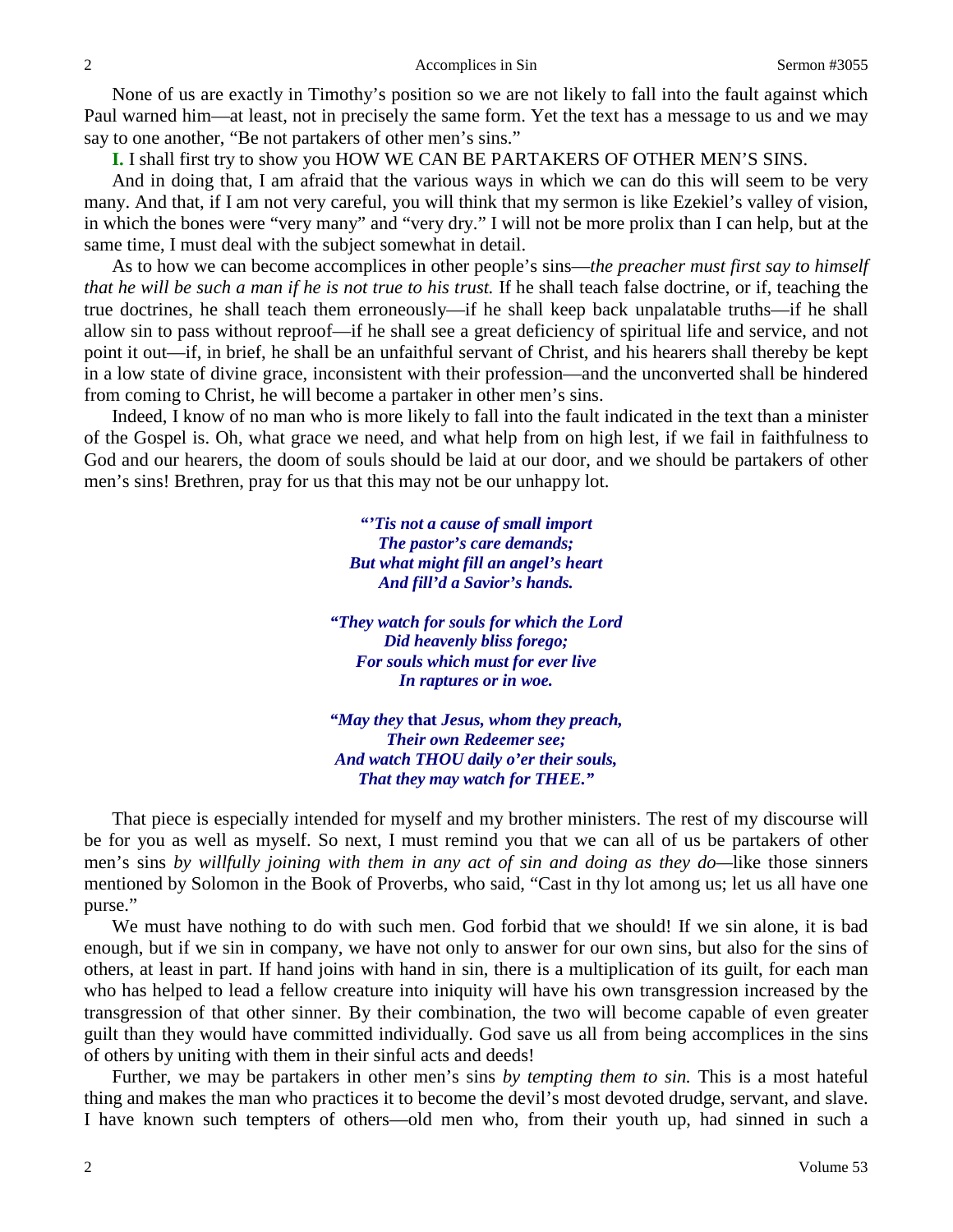shameful way that their very looks were full of lechery. There was a leer about their eyes that was almost enough to destroy all chastity that came beneath their glance.

And their speech was full of the *double entendre,* insinuations, and innuendoes which were almost worse than open profanity. I have known one such walking mass of putrefaction defile a whole parish and when I have seen a boy walking with such a demon incarnate, or sitting down with him in the public-house, I knew that the boy's character would be ruined if that vile doctor in devilry could only instruct him in the vices with which he is himself so shamefully familiar.

There are such fiends in London and we could almost wish to have them all buried straight away, for they are Satan's servants spreading wickedness all around them. I do not suppose I am addressing one such dreadful creature, yet I know that some great sinners of that sort do come within these walls, and they will, of course, be very angry because of my allusion to them. Yet I never knew a thief who was fond of a policemen, and I do not expect or wish to secure the approval of scoundrels whose evil character I am exposing.

If, sir, I have described you and you will not repent of your sin, I tell you that the hottest place in hell is reserved for you, for you have led young men to the alehouse, and taught them to drink the devil's drugs, and to repeat your foul blasphemies, and to imitate your scandalous lasciviousness. Yet, ere it is too late, I beseech you to repent of your sin, that it may be blotted out by the precious blood of Jesus Christ, God's Son, which cleanses from all sin.

For if not, "other men's sins" will cry out against you for judgment at the bar of the Almighty. I solemnly charge all of you, who have not committed this iniquity, never to do so—take care that you never say a word which might stain the innocence of a child's mind, and that you never let fall an expression which might, in any way, be the means of leading another person into sin—for it is an easy thing for us to become partakers of other men's sins by tempting them to commit iniquity.

If there is any evil worse than that, I think it is that of *employing others to sin.* It was one of the basest parts of David's great sin that, when he wanted to have Uriah killed, he did not slay him himself, but got Joab to expose him in a position where he was certain to be killed. It is horrible when a man is determined to be dishonest, yet gets someone else to commit the sin for him.

It is a shameful thing that there are professedly "religious" employers who try to get their young men to say across the counter what they know is not according to truth. Are there not some of these so-called "Christian" employers who want young men who are not "too particular"? Do I not hear, every now and then, of young men who have been found to be too scrupulous, and who have been told that they had better get situations somewhere else?

They objected to describe the goods as their employer wanted them to do, because they knew it would be a lie. They were told, "It is the custom in the trade and therefore must be so here." That is to say, because other persons were liars and cheats, these young men must be knaves—and their master must make money by their lying to his customers.

Now, if I meant to thieve or deceive, I would do it myself—I would not employ young men and women, or old ones either, to lie and cheat for me. If any of you have done so, I pray God that He may lead you to repent of such abominable wickedness, for the sin is not one half theirs and the other half yours—it is partly theirs, but it is far more yours, if they are doing wrong at your bidding. God save us all from being "partakers of other men's sins" in that way!

Some commit this great crime *by driving other men into sin* by the fears which they have inspired, or by oppressing them in their wages, or by setting them to do what must involve them in sin. I remember the case of a man who was employed where it was well known that some of the parcels which he collected on his way, and carried to their destination, would never be booked by him, but the price paid for the carriage would be secretly dropped into his own pocket.

The man's wages were so small that nobody, unless an idiot, ever believed that he lived on them, so, tacitly, the understanding was that the man would be sure to pilfer on his own account, so his wages were cut down below the point at which he could earn an honest living. I fear that there are many men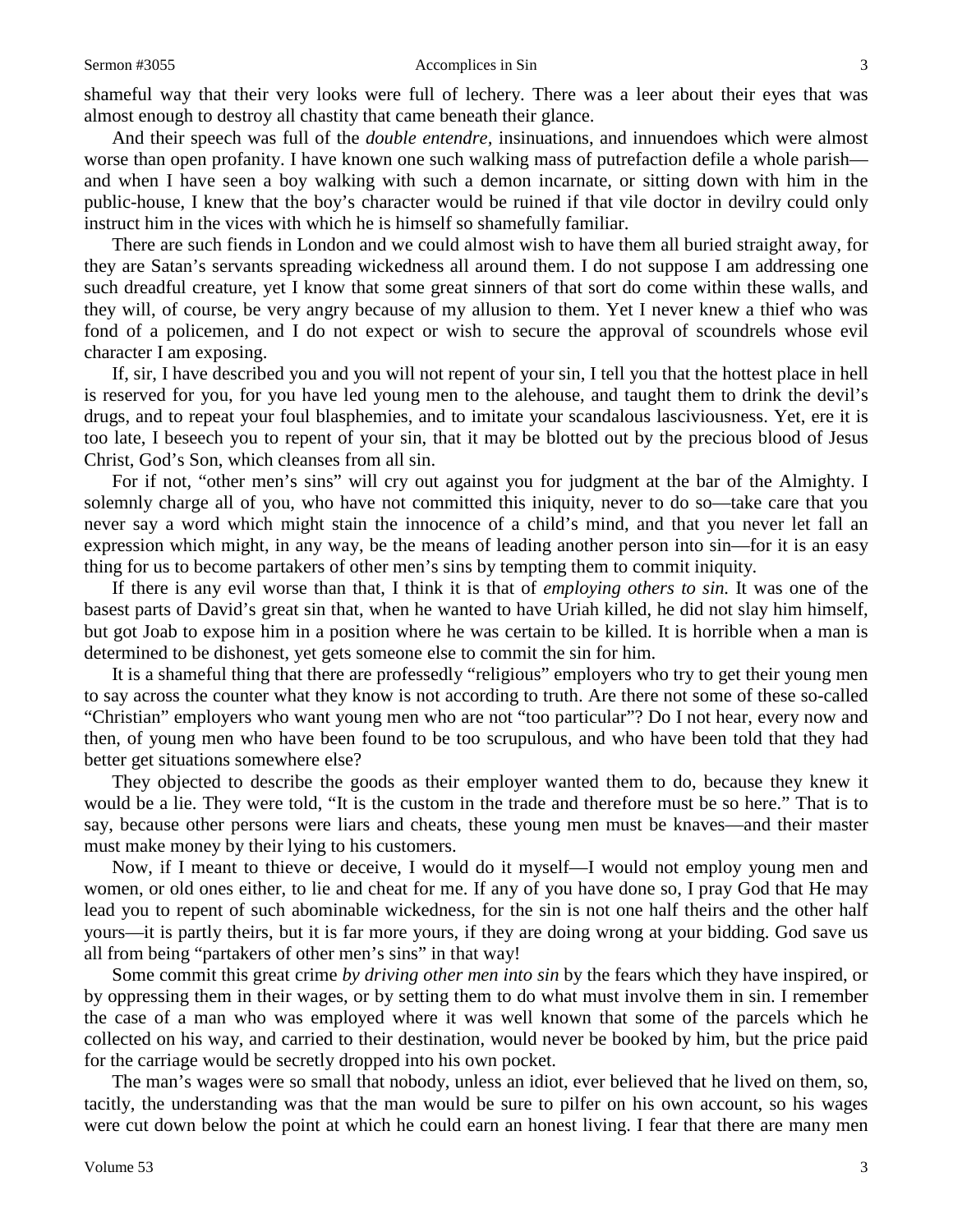who are dishonest for this reason—I will not excuse them, but I hope that if they are ever sent to prison for stealing, their masters will be sent with them, for they are equally guilty.

Yet again, we may become partakers of the sins of others *by a misuse of our position over them.* This is especially the case with parents. When a father is a man of loose habits, if his son follows his evil example, who is to blame? If a drunken father sees his child become a drunkard, whose fault is it? If he is a swearer, and his son uses profane language, who taught the boy those oaths? Is not the guilt of that swearing largely the father's?

"Oh!" some of you say, "we would not teach our children either drunkenness or profanity." Yet you are not yourselves Christians—you may be moral and truthful, and so on, but you are not Christians. And if your children are not converted, will they not say, "Our father was never converted, so why should we be?" "But we always take them to a place of worship." I know you do, and your children say, "Father goes to a place of worship, but he does not believe in Christ and he never prays."

So if they grow up in the same way, who is to blame? You say that you trust they will not do so then ask the Lord to make you a Christian, for then it will be more likely that your children will also be Christians. When you blame your children for wrongdoing, you ought to blame yourselves even more, for after all, what are they doing but what you yourself are doing?

Plato, the philosopher, one day saw a boy in the street behaving in a very shameful manner, so he walked straight into the house where the boy's father lived and began to beat him. When he said to Plato, "Why do you beat me?" the philosopher replied, "I found your boy doing wrong. I did not beat him, but I beat you, for he must have learnt it from you, or else it was your fault because you did not exercise proper discipline upon him at home."

Have you never felt, when you have seen the faults of your own children, that you ought to lay the rod on your own back because, in some way or other, you were an accomplice in your children's sins? How much of the ruin of many children's souls lies at their parents' door! How sad it is that, in many cases, the influence of the mother and father is damning to their children! Men and women, who have boys and girls at home who are very dear to you—can you bear the thought that you may, one day, have to say, "Our unchristian example has ruined our own children"?

"Oh, but we are members of the church," say some. Yes, I know you are, yet I speak to you as well as to others, for there are some of you who are bringing up your children in an improper manner. I do not see how they can be expected to love religion when they see your own household ordered so badly or not ordered at all.

The professor of religion, who does not live consistently with his profession, does more injury to the cause of Christ than a non-professor does. There are some who hang out the sign of, "The Angel," but the devil keeps the inn. Someone has truly said that many a man's house is like Noah's ark in that it is pitched within and without with pitch. There is pitch in the dining-room—gluttony and drunkenness. And pitch in the bed-chamber—lasciviousness and wantonness. Pitch in the drawing-room—talk which is not even fit for the stables. And pitch in the shop, for much that is "dirty" goes on there.

How can anyone expect good children to come out of such a house as that? May none of us, like Eli, be accomplices in our children's sins through neglecting to rebuke them, or like David, through our evil example leading them into sin! On the contrary, let us pray for them, as Abraham cried to the Lord, "O that Ishmael might live before thee!" I like to present to God the petitions and pleas which are so well worded in that hymn in "*Our Own Hymn Book*" which is attributed to Rowland Hill,—

> *"Thou, who a tender Parent art, Regard a parent's plea: Our offspring, with an anxious heart, We now commend to Thee.*

*"Our children are our greatest care, A charge which Thou hast given:*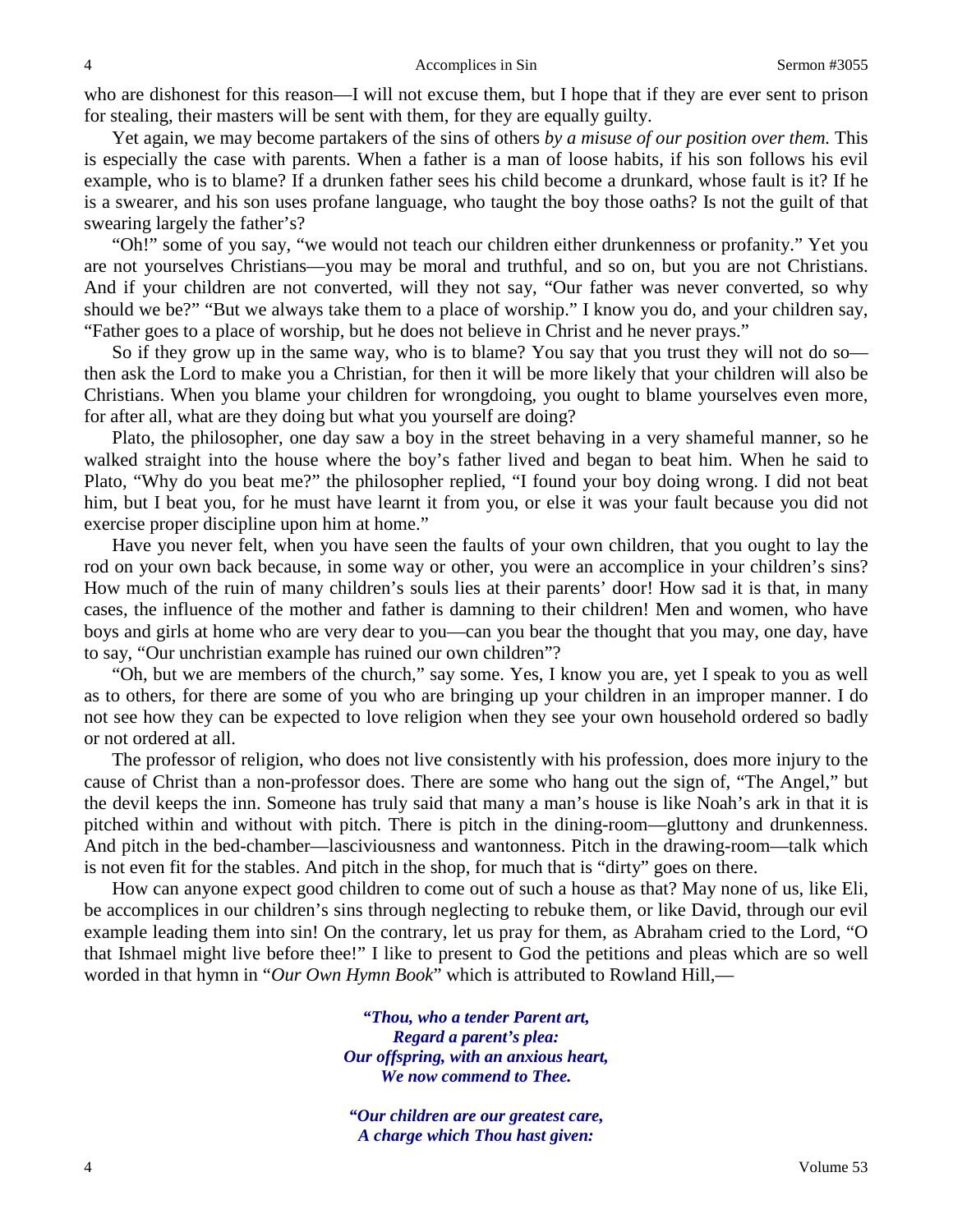*In all Thy graces let them share, And all the joys of heaven.*

*"If a* **centurion** *could succeed, Who for his* **servant** *cried; Will Thou refuse to hear us plead For those so near allied?*

*"On us Thou have bestow'd Thy grace, Be to our* **children** *kind; Among Thy saints give* **them** *a place, And leave not* **one** *behind."*

The injunction of the text of course applies, in a measure, to the teacher of a class as well as to the parent of a family. If the teacher is inconsistent and his scholars imitate him, the guilt of their wrongdoing will, at least in part, rest upon the teacher. The same principle applies to all persons who are in positions of influence in the land.

If I were preaching to the House of Commons and the House of Lords, I should probably have to say some things which they would not wish to hear again. Certain "honorable gentlemen" and "noble lords" talk very glibly about the necessity for the nation to be religious, yet their lives are not remarkably religious, so their talk is all hypocritical and great sin lies at their door. God will certainly punish princes and so-called "nobles" if their example is not such as the common people can safely follow.

But even though we may not be of royal or exalted rank, all of us will become "partakers of other men's sins" *if we set them bad examples.* If they can quote us as having done certain wrong things which they have imitated, we must share in the guilt of their sin. Yet it is always a bad thing to follow a bad example. If I see anyone's example to be bad, it ought not to be a temptation to me—and I am a partaker of that man's sins if, knowing that he has done amiss—I also do amiss simply because he has done so first. If I know that his course is wrong, I ought to shun the rock on which his bark has been wrecked.

We can also be "partakers of other men's sins" *by countenancing them*, and there are many ways in which that may be done—for instance, by associating with ungodly men as though we did not think there was much harm in them. And worst of all, by laughing at and with them when their mirth is not pure fun. I fear that many a wicked man has been hardened in his sin because a professing Christian has laughed at his filthy jests.

We may also be "partakers of other men's sins" *by joining a church that holds unscriptural doctrines or that does not act according to apostolic precedent.* Some people say, "We belong to such and such a church, but we don't approve of its teaching or its practice." What! You belong to it and yet you do not approve of its principles? Out of your own mouth you are condemned.

If I unite with a church whose creed and catechism I do not believe, and whose ordinances I do not practice, I am guilty of my own share in all the error that is there. It is no use for me to say, "I am trying to undo the mischief"—I have no business to be there. If I join a pirate's crew, I shall be responsible for all that is done by the whole crew. I have no business to be on that vessel at all and I must get off it at the first opportunity, or even fling myself into the sea, rather than have a share in the pirates' wrongdoing.

But supposing you have joined a church whose doctrines are Scriptural, you may be "partakers of other men's sins" if the discipline of the church is not carried out as it should be. If we know that members are living in gross sin and do not deal with them either by way of censure or excommunication, in accordance with the teaching of Christ and His apostles, we become accomplices in their sin.

I often tremble about this matter, for it is no easy task where we count our members by the thousands. But may we never wink at sin, either in ourselves or in others. May you all, beloved, exercise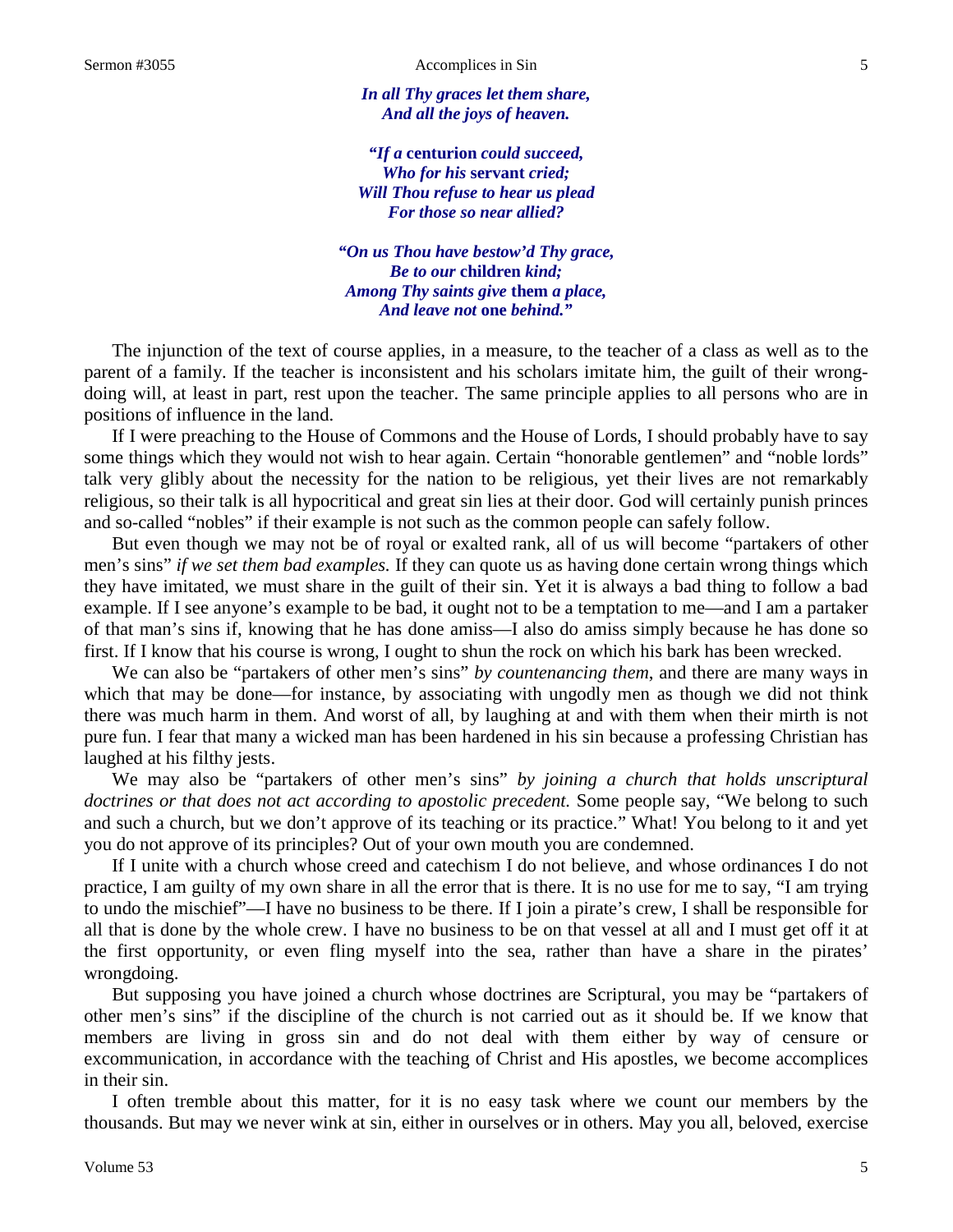a jealous oversight over one another and so help to keep one another right! And let each one pray Charles Wesley's prayer which we have often sung,—

> *"Quick as the apple of an eye, O God, my conscience make! Awake, my soul, when sin is nigh, And keep it still awake."*

Further, we may be "partakers of other men's sins" *by not rebuking them for sinning*, if it be our duty to do so, or *by not doing all we can towards their conversion.* For instance, by living in a certain neighborhood and never trying to bring the Gospel to the people in that neighborhood, or by not maintaining our consistent Christian walk as the separated people of God.

In brief, let each one sing, from the heart, the rest of that hymn from which I began to quote just now,—

> *"I need a principle within Of jealous godly fear; A sensibility of sin, A pain to feel it near.*

*"I want the first approach to feel Of pride, or fond desire; To catch the wandering of my will, And quench the kindling fire.*

*"That I from Thee no more may part, No more Thy goodness grieve, The filial awe, the fleshy heart, The tender conscience give.*

*"If to the right or left I stray, That moment, Lord, reprove; And let me weep my life away, For having grieved Thy love.*

*"Oh may the least omission pain My well-instructed soul; And drive me to the blood again, Which makes the wounded whole!"*

**II.** I must not say more upon this part of the subject, lest I should weary you. So I pass on to ask, in the second place, WHY SHOULD WE SEEK TO AVOID BEING PARTAKERS OF OTHER MEN'S SINS?

This will be a sufficient answer—*Because we have more than enough sins of our own and cannot also carry other people's.* And also *because if we are partakers in their sins, we shall also partake in their plagues.* And also *because we do other men an injury by being accomplices with them*—we steel and harden them in their sins.

The weightiest reason of all is this—we should not be "partakers of other men's sins" *because, by so doing, we should grieve our holy and gracious God—*and no true lover of Christ ought ever to do that. Remember what Paul wrote to the saints at Ephesus, "Grieve not the Holy Spirit of God, whereby ye are sealed unto the day of redemption."

**III.** My next question is—HOW CAN WE AVOID BEING PARTAKERS IN OTHER MEN'S SINS?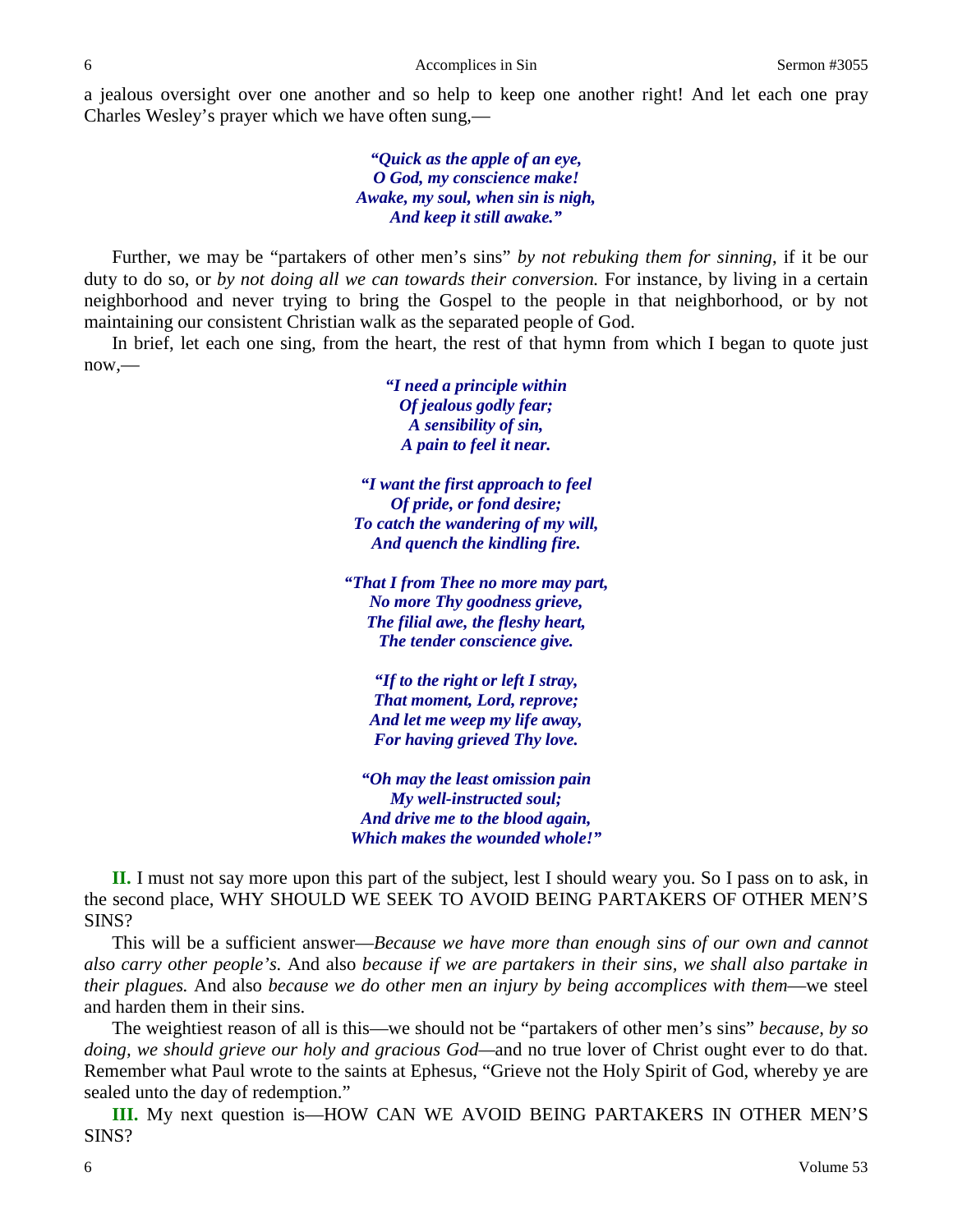## Sermon #3055 Accomplices in Sin 7

And I reply—Only by the help of God's Spirit. First, *be very jealous about other men's sins.* I wish all parents acted as wisely as Job did concerning his children. They went to one another's houses, and feasted, so Job "rose up early in the morning, and offered burnt offerings according to the number of them all: for Job said, It may be that my sons have sinned and cursed God in their hearts." O parents, do likewise, for that is the way to keep yourselves from participation in your children's sins.

Next to being thus jealous with a holy jealousy, *be always on the watch lest you should be "partakers in other men's sins."* The man who wants to avoid certain diseases will take care not to go to an infected house. So, go not where sinners go, lest you should catch the infection of their sin. Remember how careful Abraham was not to take anything from the king of Sodom, "from a thread even to a shoelatchet," even though it was his lawful share of the spoils of war. Be you equally careful concerning even the least sin.

The next way to keep from being an accomplice in sin is *by prayer.* Augustine used to offer a short prayer which I commend to you all, "O Lord, save me from mine other men's sins!" Put this down among your other confessions, "O Lord, I confess unto you mine other men's sins! I mourn over mine other men's sins, I repent of mine other men's sins, I grieve on account of my participation in other men's sins." This will be a good way of keeping from committing them.

I think I had better close by saying that I do not think we have any of us escaped from the meshes of this sermon. If we have done so, it is either my fault or the fault of our own consciences. I have tried to fire red-hot shot in all directions, not omitting myself—and most of us have felt that there was a shot specially meant for us. What had we better do then? I will call to your minds a verse which we often sing and which we will again sing almost immediately,—

> *"There is a fountain filled with blood, Drawn from Immanuel's veins; And sinners, plunged beneath that flood, Lose all their guilty stains."*

We are all stained with at least splashes from other men's sins as well as our own, so let us all go to the fountain, and wash, let us renew our faith in the precious blood of Jesus. For if we never had any faith in it before, may God graciously grant it to us now! If we had rebelled against the Queen and had been at last subdued by force—and if there had been an Act of Oblivion passed for all who wished to claim an interest in it—perhaps some would say to themselves, "We do not know that we took any great part in the rebellion, yet it may be that we did—and the safest thing for us all to do is, to put down our names and so secure the benefit of the Act of Oblivion."

So I, as one of the guilty ones, confessing that it is so, desire to say to the great King, "My Lord, I am guilty of sins of my own, and sins of my children, and sins of my servants, and sins of my neighbors, and sins of my church, and sins of my congregation—but You have said, 'I, even I, am he that blotteth out thy transgressions for mine own sake, and will not remember thy sins.' You have promised to blot out all sin from those who believe in Jesus Christ, Your Son. Lord, I believe in Him, so I claim the benefit of that Act of Oblivion."

Dear hearer, will not you say the same? Will you not now obey that divine command, "Look unto me, and be ye saved, all the ends of the earth"? Though you have gone to the ends of the earth, yet God says to you, "Look unto me, and be ye saved." Look! *Look!* LOOK! It is little that you have to do. Indeed, it is nothing that *you* have to do, for God gives you grace to do all that He requires of you.

So trust in Him, rest in Him—the Lord help you so to do, and then, whatever your sins may have been, though they may have been "as scarlet, they shall be as white as snow." Though they may have been "red like crimson, they shall be as wool." God bless you and save you, for His name's sake! Amen.

Now let us all sing the verse that I quoted just now,—

*"There is a fountain filled with blood,*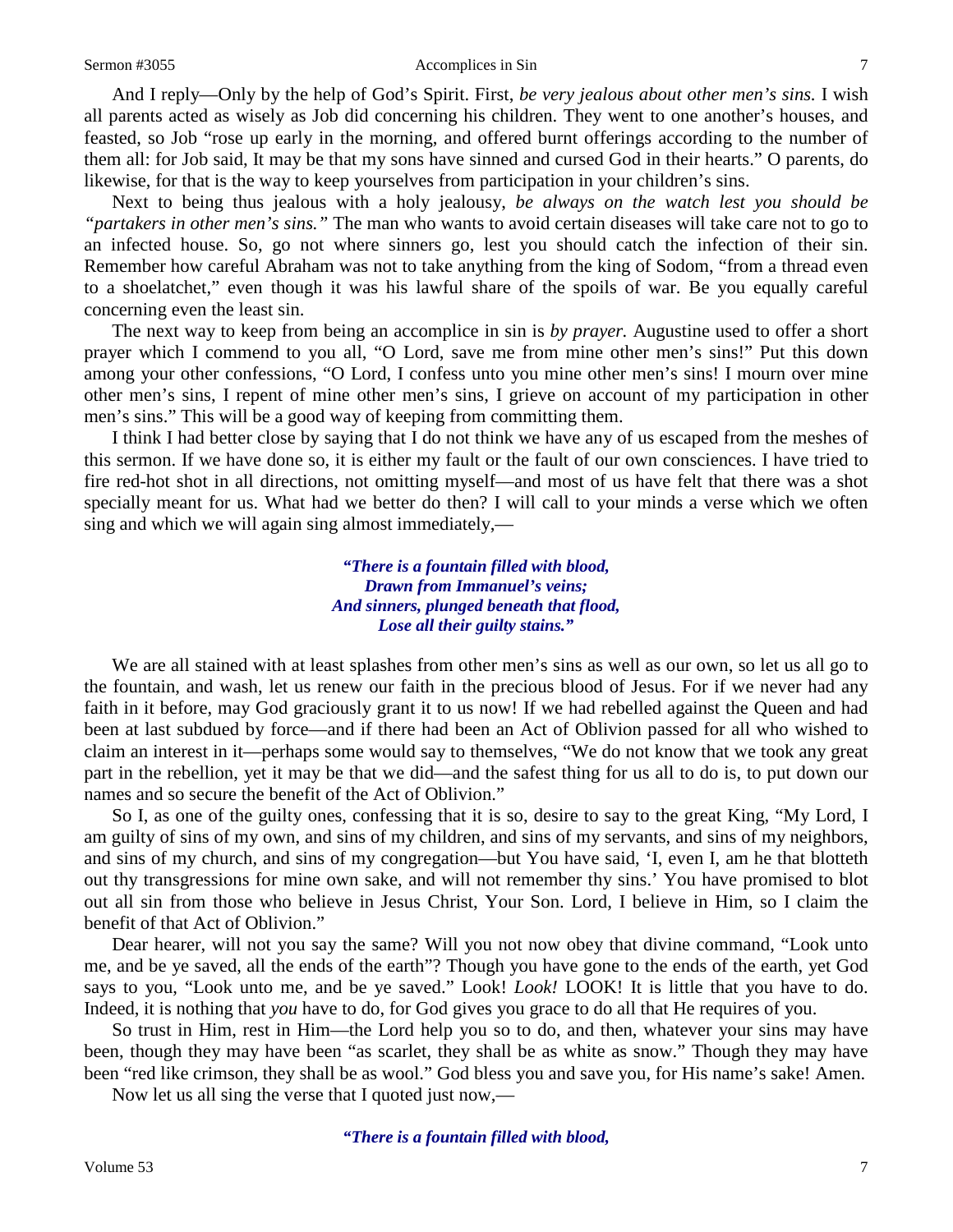*Drawn from Immanuel's veins; And sinners, plunged beneath that flood, Lose all their guilty stains;"—*

and let all who can sing it from the heart join in the well-known chorus,—

*"I do believe, I will believe, That Jesus died for me; That, on the cross, He shed His blood From sin to set me free."*

# **EXPOSITION BY C. H. SPURGEON**

# *PSALM 73*

You may have noticed that the 73<sup>rd</sup> Psalm and the 37<sup>th</sup> Psalm [Mr. Spurgeon's expositions of the 37<sup>th</sup> Psalm are in sermons #2723 and 3002] are on the same subject. It will help you to recall this fact if you remember that the figures are the same, only reversed.

**Verse 1.** *Truly God is good to Israel,*

Settle that matter in your hearts, whatever doubts may distress or disturb your mind, fix this point as certain—"Truly God is good to Israel,"

**1-2.** *Even to such as are of a clean heart. But as for me, my feet were almost gone; my steps had well nigh slipped.*

He was a good man, one of the leaders in Israel, yet he had to make this confession, "My feet were almost gone; my steps had well nigh slipped."

**3-4.** *For I was envious at the foolish, when I saw the prosperity of the wicked. For there are no bands in their death: but their strength is firm.*

Many of them have so stifled conscience that it does not trouble them even in that last dread hour and they pass into eternity with blinded eyes, self-deluded to the last.

**5.** *They are not in trouble as other men; neither are they plagued like other men.*

They are not the children of God—and that is why they escape the rod of God. The rod is not for strangers, but for the children of the family. Yet the psalmist began to envy these people because, said he, "they are not in trouble as other men; neither are they plagued like other men."

**6.** *Therefore pride compasseth them about as a chain;*

They wear it gladly and think it to be an ornament.

**6-9.** *Violence covereth them as a garment. Their eyes stand out with fatness: they have more than heart could wish. They are corrupt, and speak wickedly concerning oppression: they speak loftily. They set their mouth against the heavens,*

As though they would blow them down, as the wind blows the clouds that are full of rain.

**9.** *And their tongue walketh through the earth.*

Like the ravening lion of the pit, seeking characters that they may destroy or devour. There is no end to the mischief that such people can do. If they are not in trouble themselves, they make much trouble for other people. And while they set themselves on so high a pinnacle, they are mean enough to slander the characters of the good.

**10.** *Therefore his people return hither: and waters of a full cup are wrung out to them.*

They have to drink of the bitter cup again and again—it seems to them to be always full. And the wicked have their full cup—filled, as it seems, with the juice from the very finest fruit.

**11.** *And they say, How doth God know? and is there knowledge in the most High?*

They admit that there is a God, but they ask, "What does He know, and how does He know?"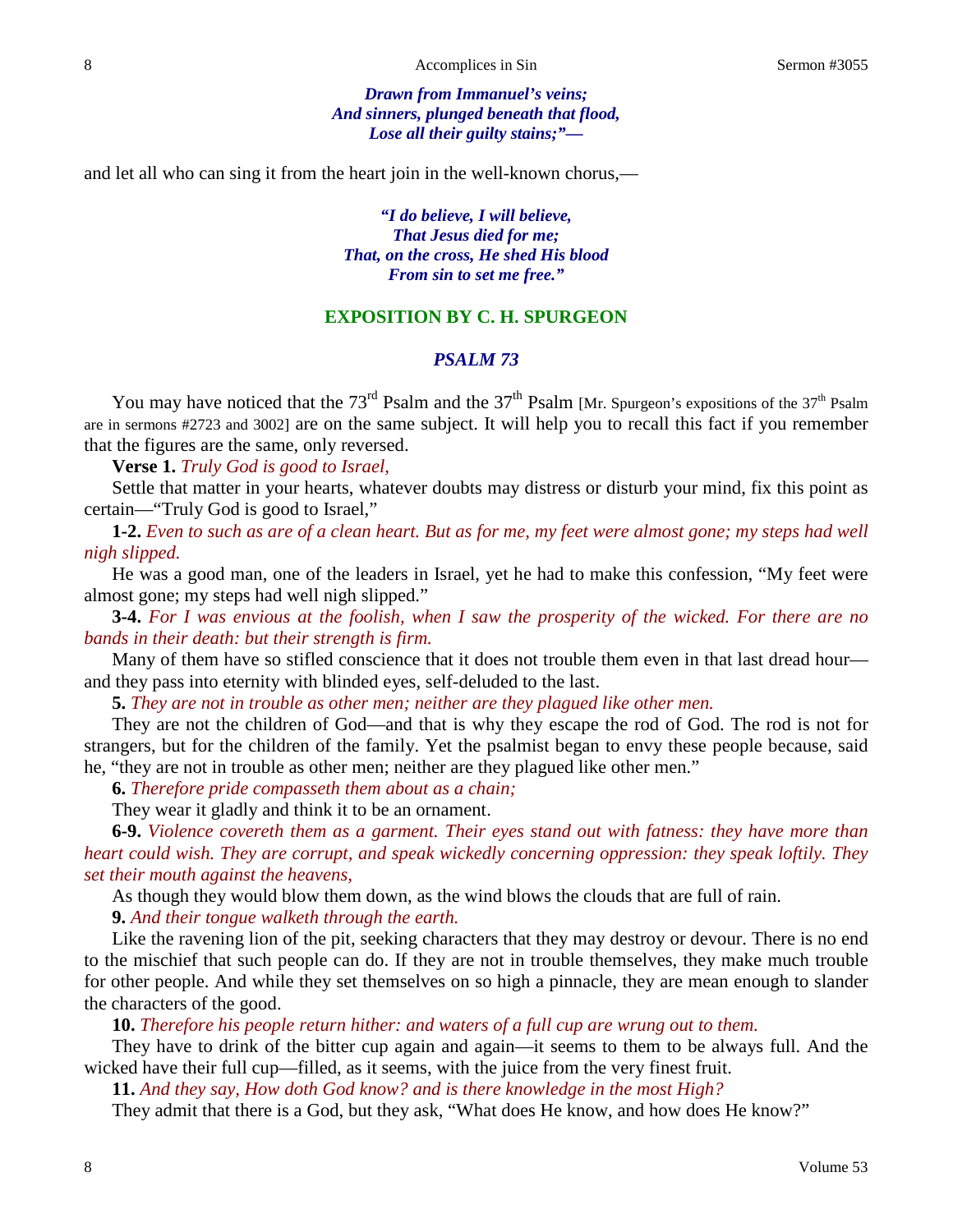#### Sermon #3055 Accomplices in Sin 9

# **12-14.** *Behold, these are the ungodly, who prosper in the world; they increase in riches. Verily I have cleansed my heart in vain, and washed my hands in innocency. For all day long have I been plagued, and chastened every morning.*

It was one of his greatest sorrows that the more holy he was, the more troubled he seemed to be and the more closely he endeavored to follow his God, the more it seemed as if God only frowned upon him. Yet the psalmist's was no exceptional case, of which there is only one in all history—there have been many such and there are many such to this day.

## **15.** *If I say, I will speak thus; behold, I should offend against the generation of thy children.*

You know that some people have made up a kind of proverb like this, "If you think it, you may as well speak it." But it is not so. Bad thoughts should never be spoken. If a man has a bottle of whisky in his house, or in his pocket, that is bad enough, but if the cork is never taken out, it will do no very great hurt to anybody. So, if a man has evil thoughts, but does not utter them, the mischief will not be so great as if he were to make them known to others.

## **16.** *When I thought to know this, it was too painful for me;*

He could not bear the thought of offending God's children, but at the same time, the problem itself, concerning the righteous and the wicked, until he could solve it, was too painful for him.

## **17.** *Until I went into the sanctuary of God;*

When he went into God's holy place—when he began to understand God's purposes and plans, and looked beyond the present life into the dreadful future of the ungodly, he could say:

### **17.** *Then understood I their end.*

And understanding their end, his difficulty ceased, his puzzling problem was solved.

**18.** *Surely thou didst set them in slippery places:*

As if they stood upon a ridge of ice, from which they must slip down—who wishes to be lifted up upon an Alp of prosperity, from which he may be dashed down at any moment? If you knew that there was a man standing on the top of the cross of St. Paul's at this moment, I do not suppose that any of you would envy him—certainly I should not. Let him have a patent for standing there and let nobody else ever attempt it. And an ungodly man, in the elevated places of prosperity, is in such a perilous position that we need not envy him.

**18.** *Thou castedst them down into destruction.*

Down they go! If not in this life, yet in the next, and who will envy them then?

**19-20.** *How they are brought into desolation, as in a moment! they are utterly consumed with terrors. As a dream when one awaketh, so, O Lord, when thou awakest, thou shalt despise their image.*

When a man wakes up, the image that was before his mind, in his dream, is gone. And when God wakes up to judgment, these wicked men, who were but as images in a night dream, shall pass away.

**21.** *Thus my heart was grieved, and I was pricked in my reins.*

In the tenderest and most vital parts of his being, he felt an inward and terrible pain.

**22.** *So foolish was I, and ignorant: I was as a beast before thee.*

Judging as the beast judges that can only see the little grass around itself, and fattens itself, knowing nothing of the shambles and of the butcher's knife that is being sharpened to kill it there. "So," says the psalmist, "I was like that, I forgot about the future, I did not judge as an immortal being should judge concerning the infinite and the eternal, but I judged things as a beast might judge by the narrow compass of its little grazing ground.

# **23.** *Nevertheless—*

This phrase is most delightful, coming in connection with his previous confession, "I was as a beast before thee. Nevertheless"—

# **23.** *I am continually with thee: thou hast holden me by my right hand.*

That is your portion also, Christian. However few your pounds, however short your supplies, you are continually with God, and He holds you by your right hand. Will you envy the ungodly after that?

**24.** *Thou shalt guide me with thy counsel, and afterward receive me to glory.*